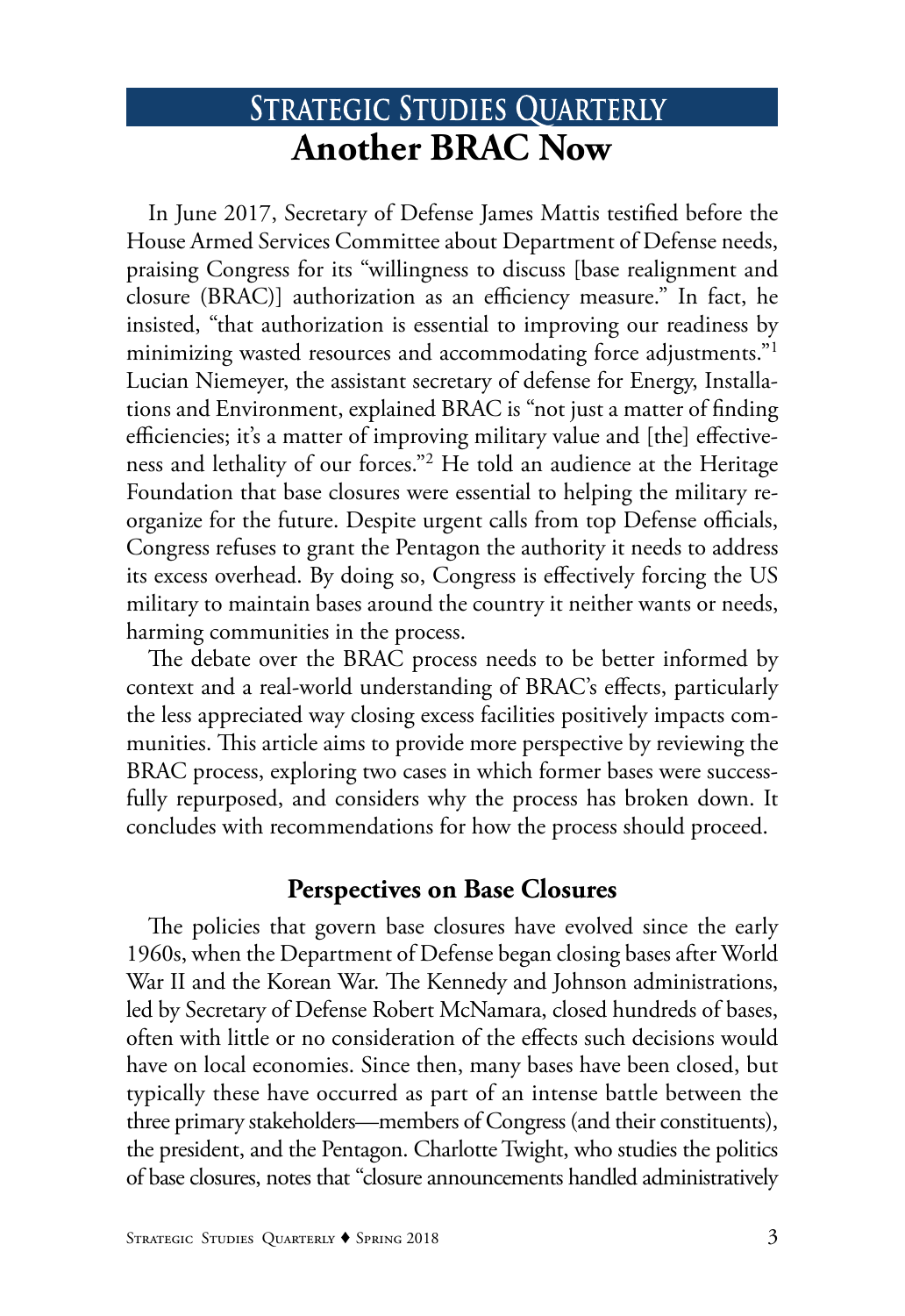in ways anathema to Congress historically have given rise to cycles of restrictive legislation curtailing DOD's flexibility to implement major military base closures or realignments."3 Congress often successfully took steps to prevent the military from closing bases. In other instances, the Pentagon or the president would threaten a base closure to coerce a representative or senator to support a particular policy demand. By the 1970s, Congress gained the upper hand, effectively blocking all base closures for more than a decade.

But in the mid-1980s, the Pentagon was determined to regain control of installation management with assistance from sympathetic members of Congress. The result was the Defense Authorization Act Amendments and Base Realignment and Closure Act (Public Law 100-526) signed into law 24 October 1988. This legislation created the basic framework for the BRAC process and helped end the stalemate. It provided the authority for the Pentagon to identify its long-term infrastructure needs and to recommend measures to close or consolidate unneeded facilities. DOD performs assessments of the probable threats to national security, the expected military force structure, the inventory of military installations, and the infrastructure needed to support the projected force structure. The department also surveys all domestic military installations using several metrics, including the condition of facilities, technological use, and military value, to make objective comparisons. Based on its assessments DOD develops a list of recommended realignments and closures for an independent BRAC commission. The commission then reviews the list, makes changes if deemed warranted, and votes on a final list. The president is then required to accept or reject the commission's recommendations in their entirety, and, if approved, the commission's recommendations go to Congress. The Senate and House have 45 days to pass a joint resolution rejecting the BRAC list in its entirety. If they do not, the recommendations become law. This all-or-none voting process prevents individual members from blocking the recommendations that affect their communities. Although the BRAC process has undergone incremental changes as a result of legislation authorizing subsequent rounds, the framework has generally remained the same.

Since 1988, Congress has authorized five BRAC rounds. The first four—1988, 1991, 1993, and 1995—were conducted during the post– Cold War drawdown. All four were successful in the sense that they allowed the military to make decisions unencumbered by undue political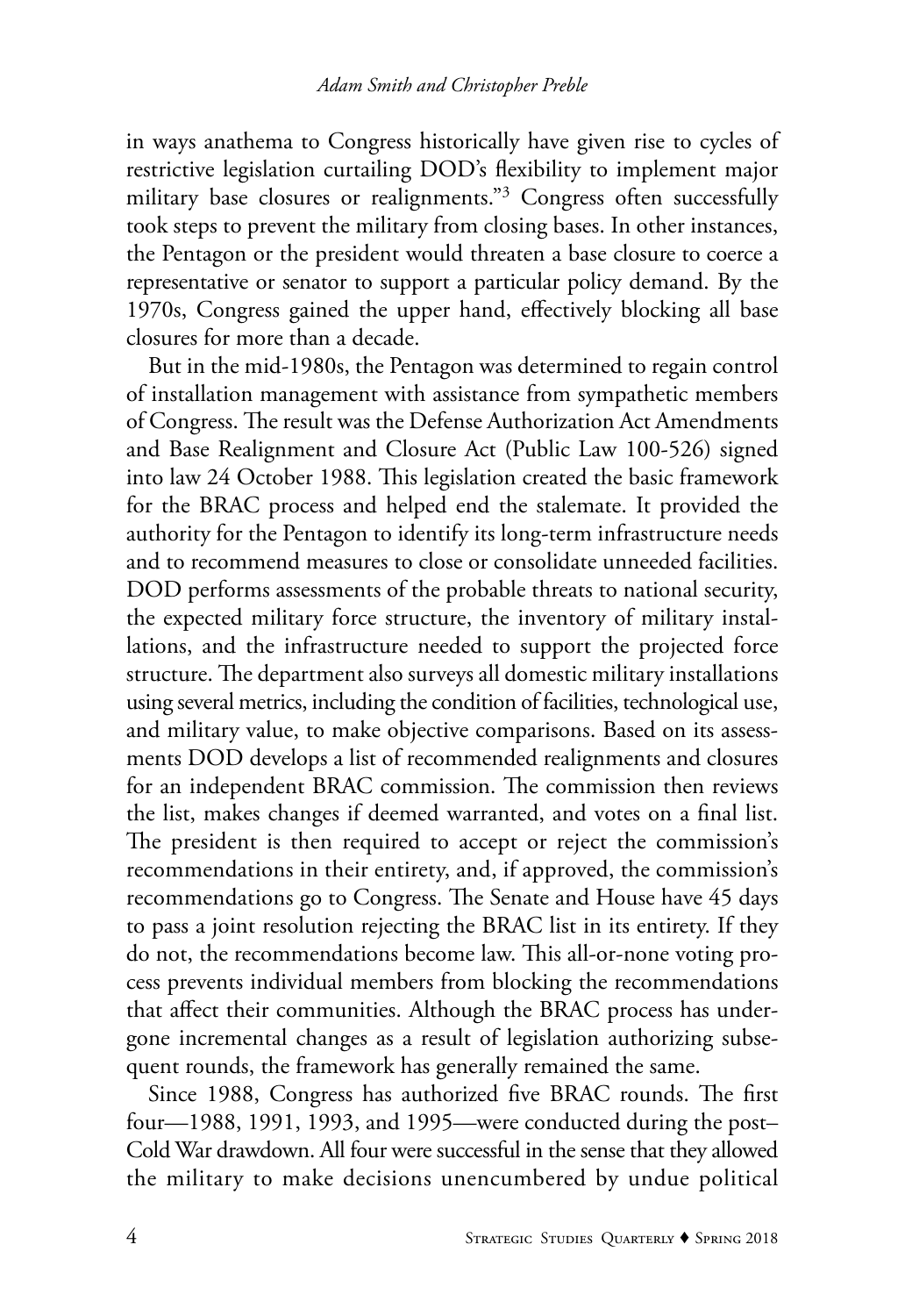interference and they saved taxpayers tens of billions of dollars. While base closures cost money up front, the data shows that savings begin to accrue almost immediately. In the 1988 BRAC round, the savings began in fiscal year (FY) 1990—the first year of implementation—at a meager \$72 million and then rose steadily to \$1.5 billion annually by FY 1995. The results from the 1991 BRAC round were even more impressive, with savings beginning at \$538 million in the first year of implementation, FY 1992, and rising to a peak of \$3.4 billion in FY 1997. The 1993 and 1995 rounds followed a similar pattern. Today, the first four BRAC rounds combined are producing an annual recurring savings of around  $$8$  billion.<sup>4</sup>

When Congress authorized another BRAC round in 2005, it differed from the earlier rounds in several ways. First, unlike the previous four rounds, the 2005 round occurred at a time of military growth as the United States was engaged in two major wars, in Iraq and Afghanistan. Second, the process focused more on transformation and realignment of military forces rather than outright closure of bases. This resulted in higher implementation costs as well as reduced and delayed savings compared to original estimates. Yet, for all its problems, the 2005 BRAC round did allow the Pentagon to redirect nearly \$5 billion in annual recurring savings to other priorities. As of 2017, the cumulative net savings exceeded the up-front implementation costs of the 2005 round. While the payback period exceeded original estimates, it is rare that other federal programs can demonstrate such a significant return on investment. Despite the criticism of the process, the savings from the previous BRAC rounds are significant and real.

#### **The Case for Another BRAC**

At the request of Congress, the Pentagon prepared an infrastructure capacity analysis in 2017 that concluded the military has 19 percent excess capacity based on the end strength and force structure from FY 2012. The Army maintains the greatest excess overhead—29 percent, per the study—while the Air Force will have a 28 percent surplus. The Navy and Marine Corps combined will have 6 percent.<sup>5</sup> Furthermore, the FY 2012 end strength and force structure used in this analysis are based on levels that are higher than present day and predate the realities and impacts of sequestration. Given the current fiscal environment, growing the military back to 2012 levels seems unlikely. Even if Congress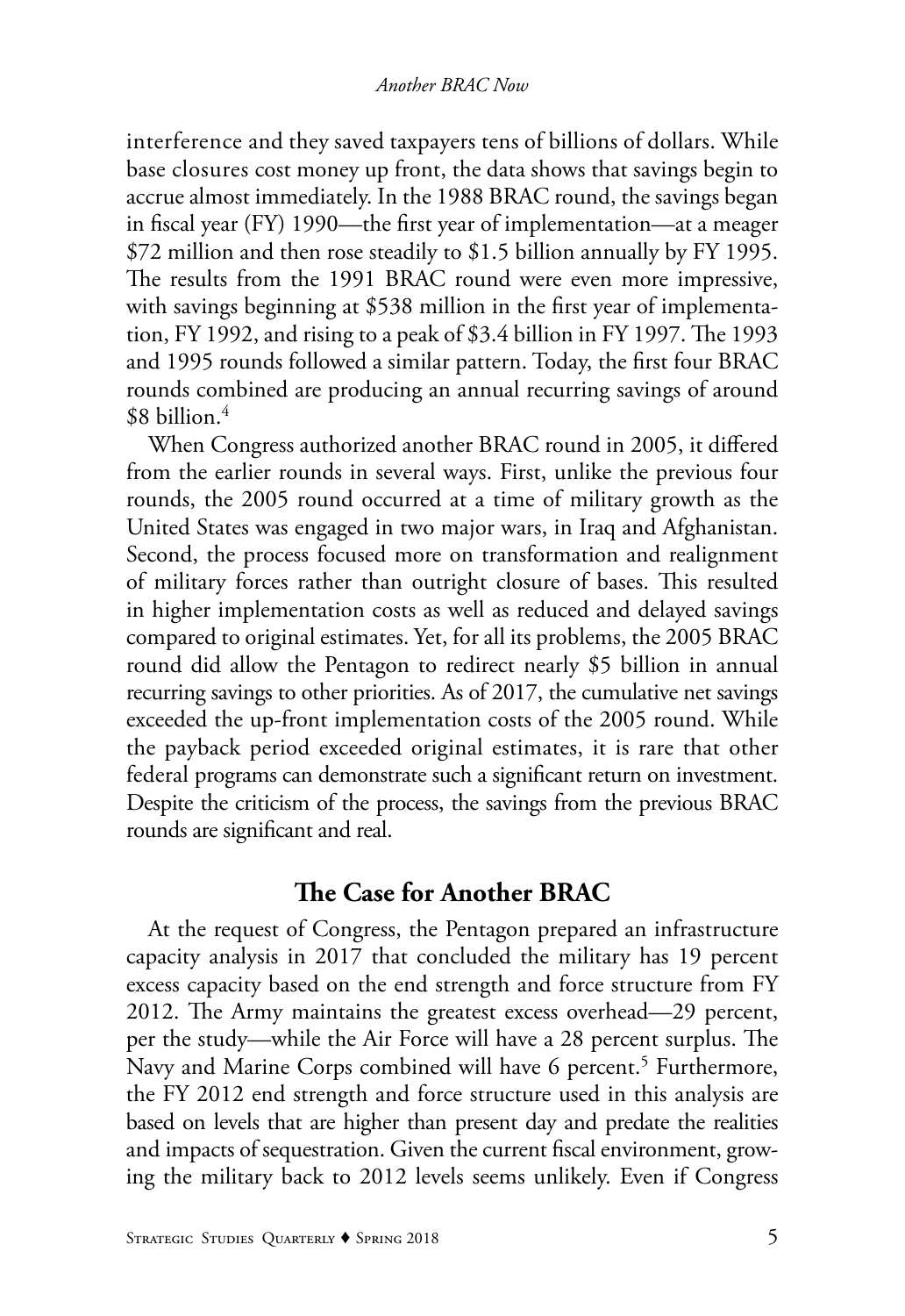is able to pass a budget agreement that repeals or provides some relief from sequestration, the Pentagon will still be saddled with considerable excess infrastructure capacity at a significant cost to the taxpayer. This waste of tax dollars on superfluous bases comes at a time when America's fiscal situation is dire. In addition, recovery time for military readiness and modernization efforts are being dangerously extended. In his written statement before the Senate Armed Services committee in June, Secretary Mattis wrote, "Of all the efficiency measures the Department has undertaken over the years, BRAC is one of the most successful and significant—we forecast that a properly focused base closure effort will generate \$2 billion or more annually—enough to buy 300 Apache attack helicopters, 120 F/A-18E/F Super Hornets, or four *Virginia*-class submarines."6 He noted in his letter accompanying the 2017 infrastructure capacity report that the department "must be able to eliminate excess infrastructure in order to shift resources to readiness and modernization."7 While savings from base closures alone will not solve all DOD problems, knowingly misallocating resources to maintain unwanted and unneeded bases is irresponsible. Members of Congress who oppose a new round of base closures raise two main concerns: the associated costs and the effect on the communities they represent.

## **Costs and Effects**

Some members of Congress suggest it would be fiscally irresponsible to assume the up-front costs associated with a new BRAC round given the Pentagon's current fiscal distress. These members often cite the 2005 BRAC round to support their case. However, this argument ignores the facts. First, as previously noted, the 2005 BRAC is saving \$5 billion annually. Second, a large percentage of the unexpected up-front cost overruns was due to the Pentagon using BRAC as a way to recapitalize legacy infrastructure by constructing additional facilities to enhance capabilities or address deficiencies. And it should be noted that Congress bears some responsibility for construction cost growth as it authorized and appropriated funding for these additional construction projects. Third, many of the issues that plagued the 2005 round can be addressed in new legislation that authorizes a future round.

Some of the concern about the impact on local communities is reasonable and must be considered. Much of it, however, is either born of fear and misconception or is motivated by old-fashioned parochialism.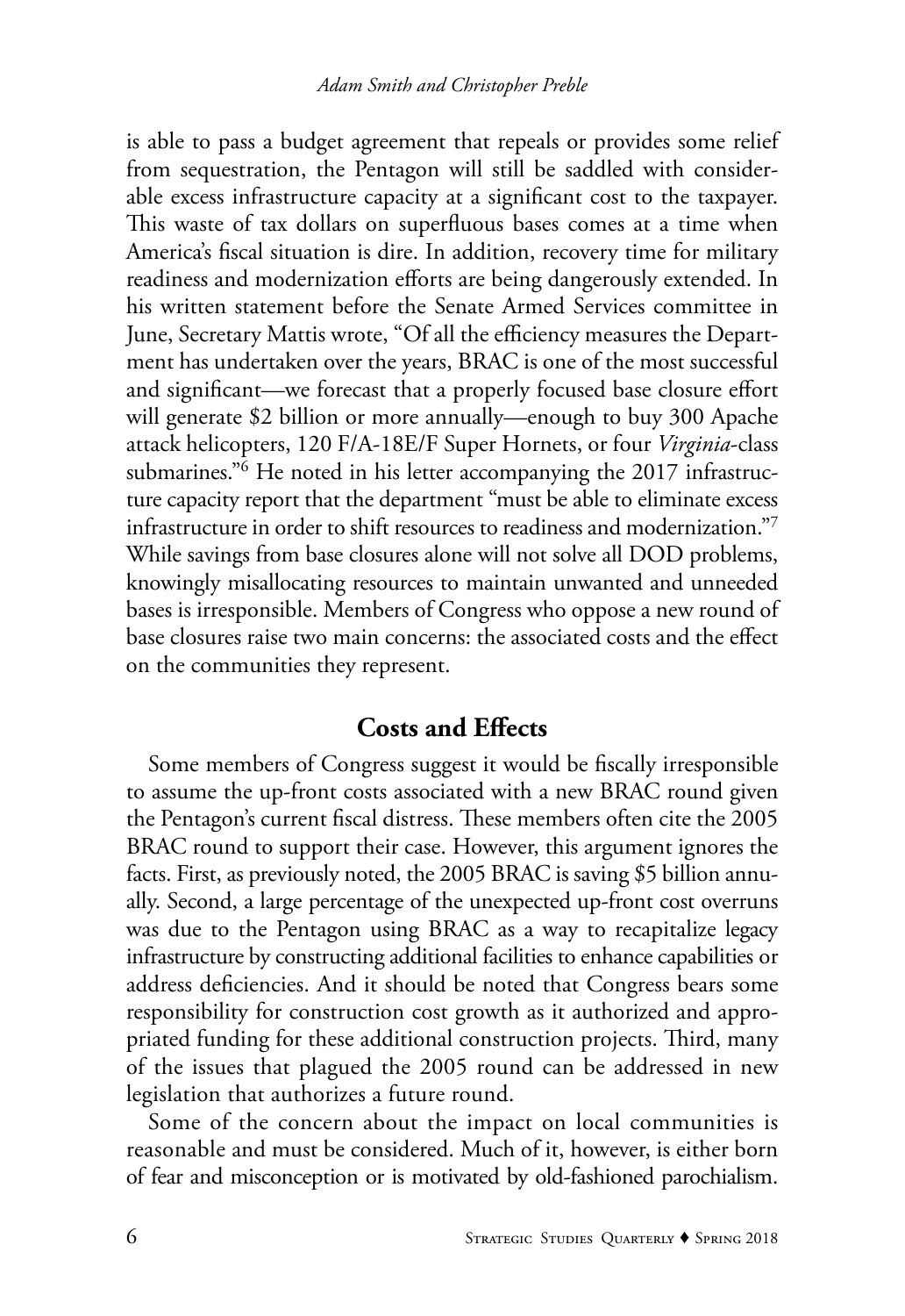Recent analysis suggests that preventing closure of unneeded or underused facilities actually causes more harm to a local community than the formal BRAC process. To be sure, closing a military base can be disruptive to surrounding economies, and for some communities it may be economically devastating. But such cases are the exception, not the rule. Evidence shows that most communities recover, and some do so quite rapidly. A 2005 study by the Pentagon Office of Economic Adjustment researched over 70 communities affected by a base closure and determined that nearly all civilian defense jobs lost were eventually replaced.<sup>8</sup> The new jobs are in a variety of industries and fields, allowing communities to diversify their economies away from excessive reliance on the federal government. The Philadelphia Naval Shipyard and Bergstrom Air Force Base are two such examples.

# **Philadelphia Naval Shipyard, Pennsylvania**

During World War II, Philadelphia's venerable shipyard employed nearly 50,000 workers and churned out 53 vessels.<sup>9</sup> Following the war, the demand for its services collapsed. It built its last ship in 1970 and for the next two decades focused primarily on refurbishing older vessels. By the early 1990s, the proud shipyard employed fewer than 8,000 people. In 1991, Secretary of Defense Richard Cheney included the shipyard and the adjacent Philadelphia Naval Station—on a list of bases to be closed. Political leaders including congressional delegations from three states (Pennsylvania, New Jersey, and Delaware) fought the proposal. In 1994, Pennsylvania Sen. Arlen Specter, a former Philadelphia district attorney, challenged the decision in the courts, eventually up to the Supreme Court. But in less than two months, the justices handed down their unanimous ruling in the case of *Dalton* v. *Specter*: Communities could not challenge the federal government's decision to close military bases. Shipyard workers toiled away for more than a year on what they knew would be their last job: an overhaul of the aircraft carrier *John F. Kennedy*. The massive ship pulled away from the pier on 13 September 1995, and the shipyard closed the next day.

Philadelphia and the state of Pennsylvania tried to keep the shipyard viable by offering incentives to private shipbuilders, with mixed success. However, in 2003, the Norwegian shipbuilder Aker Maritime ASA launched the container ship *Manukai*. This marked the first time the shipyard had turned out a new vessel in over three decades. Since then,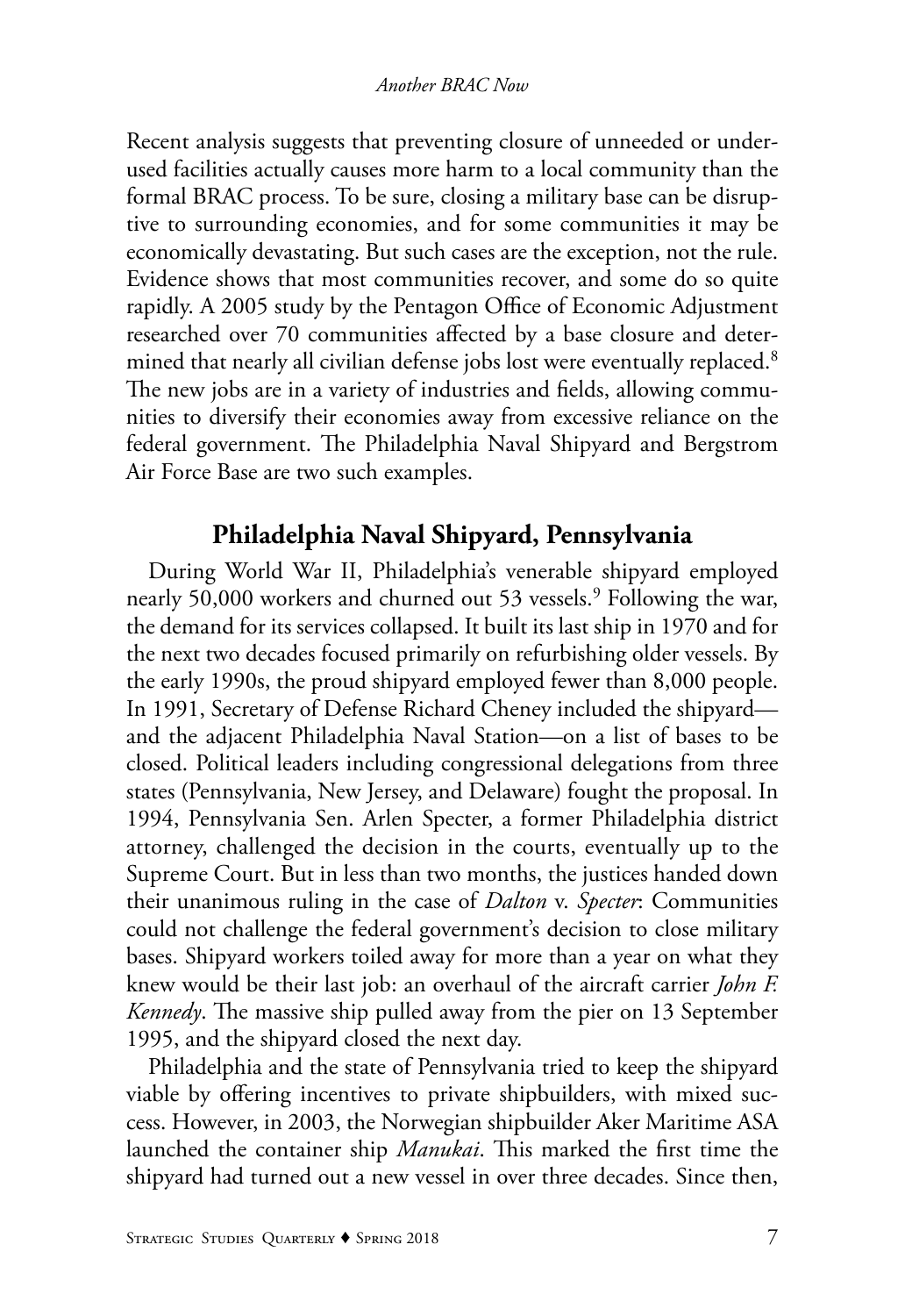Philly Shipyard has built 21 ships, accounting for more than 50 percent of the entire US oceangoing commercial fleet production over that span, with 10 currently under construction.<sup>10</sup> The more interesting part of the story is what happened to the remaining property of the old naval shipyard, known as the Philadelphia Naval Complex. Beginning in 2000, the Philadelphia Industrial Development Corporation partnered with Liberty Property Trust to redevelop 1,200 acres of the former base. The initial phases of the redevelopment plan proceeded apace and included constructing modern buildings and renovating several existing structures. The Navy Yard is now home to a diverse array of companies, including GlaxoSmithKline and the headquarters of apparel maker Urban Outfitters. By 2013, the various companies at the complex employed over 10,000 people, with an increase of over 10,000 expected in the next 15 years. In 2012, the yard generated \$30 million in city wages, and another \$47 million in state income and sales tax revenue. In short, Philadelphia is expanding with innovation, jobs, and optimism. The closure of the Philadelphia naval base did not stop this from happening; on the contrary, it may have inspired the proud city.

#### **Bergstrom Air Force Base, Texas**

Austin, Texas, had a different problem in the early 1990s—it was growing fast, and its old municipal airport was completely inadequate.<sup>11</sup> A quaint regional airport might have been sufficient if Austin continued along its gentle trajectory from the 1970s. But boom times came in 1983, and not long after, so did a common complaint: Robert Mueller Municipal Airport had to go. It could accommodate a few daily flights, but planes were required to approach at a steep angle, descending over Interstate 35, while those taking off risked a mid-air collision with US military planes from nearby Bergstrom Air Force Base.

The greater problem was the rapid economic transformation in Austin due to technology. Money flowed to University of Texas researchers experimenting with cutting-edge computer technologies like semiconductors and personal computers. IBM had a facility in the area going back to the late 1960s and expanded it. Motorola grew. Compaq spun off from Texas Instruments, and Semantech, an ambitious public-private partnership, arrived in 1987. Then, in 1988, Michael Dell took his personal computer company public. By the early 1990s, his business was employing tens of thousands in the city and its environs. All this activity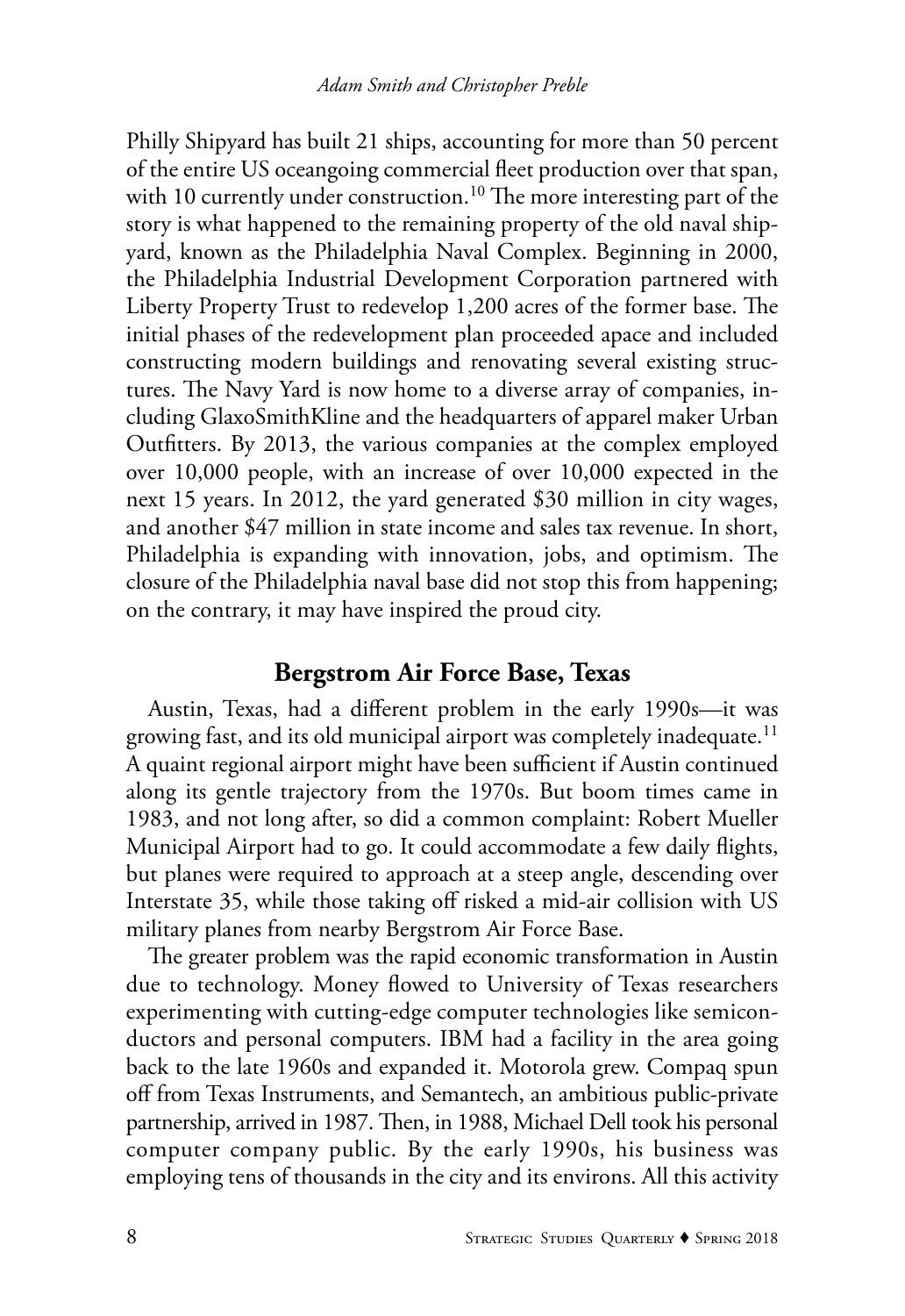caught the attention of tech firm investors, venture capitalists, city leaders, and state officials who realized Austin needed a new airport.

City planners initially proposed a new airport northwest of Austin. However, given concerns about costs and capacity, stakeholders urged the city to consider a dual-use arrangement with Bergstrom Air Force Base for commercial flights. But the Air Force rejected the idea.

BRAC broke the impasse. When Bergstrom wound up on the BRAC list in 1991, it was clear the Air Force would be leaving Austin, offering the former base to the city. The new civilian airport at Bergstrom was finalized in September 1993, construction began in 1995, and the airport opened to the public on 23 May 1999.12 It cost \$585 million, financed by a surtax on travelers, and those costs were recouped within a decade. In 2016, more than 12.4 million travelers came through the shining facility that features local cuisine and live music.<sup>13</sup> In this case, the question of how the community would adjust to the loss of an air force base was never seriously at issue. Veteran newsman Kirk Ladendorf, who arrived in Austin in 1981 just when the city began growing, recalled years later that "it was a natural" to close Bergstrom. "We were going so strong it was hard to see any measurable impact."14

These are just two of many examples of how communities can benefit from a base closure. Indeed, for most communities, the closing of a base is actually the opening of land that can be put to more efficient economic use. Further, the BRAC process provides federal funding to aid that transition. Conversely, if Congress fails to authorize BRAC, land and infrastructure sit fallow and no federal funding is provided to aid economic development. This sad fact is currently harming numerous defense communities across the country.

#### **Conclusion**

In a letter to congressional leaders in 2016, then-Deputy Secretary of Defense Robert Work explained the consequences of failing to enact BRAC, both for local communities and for the military: "Under current fiscal restraints, local communities will experience economic impacts regardless of a congressional decision regarding BRAC authorization. This has the harmful and unintended consequence of forcing the Military Departments to consider cuts at all installations, without regard to military value. . . . Without BRAC, local communities' ability to plan and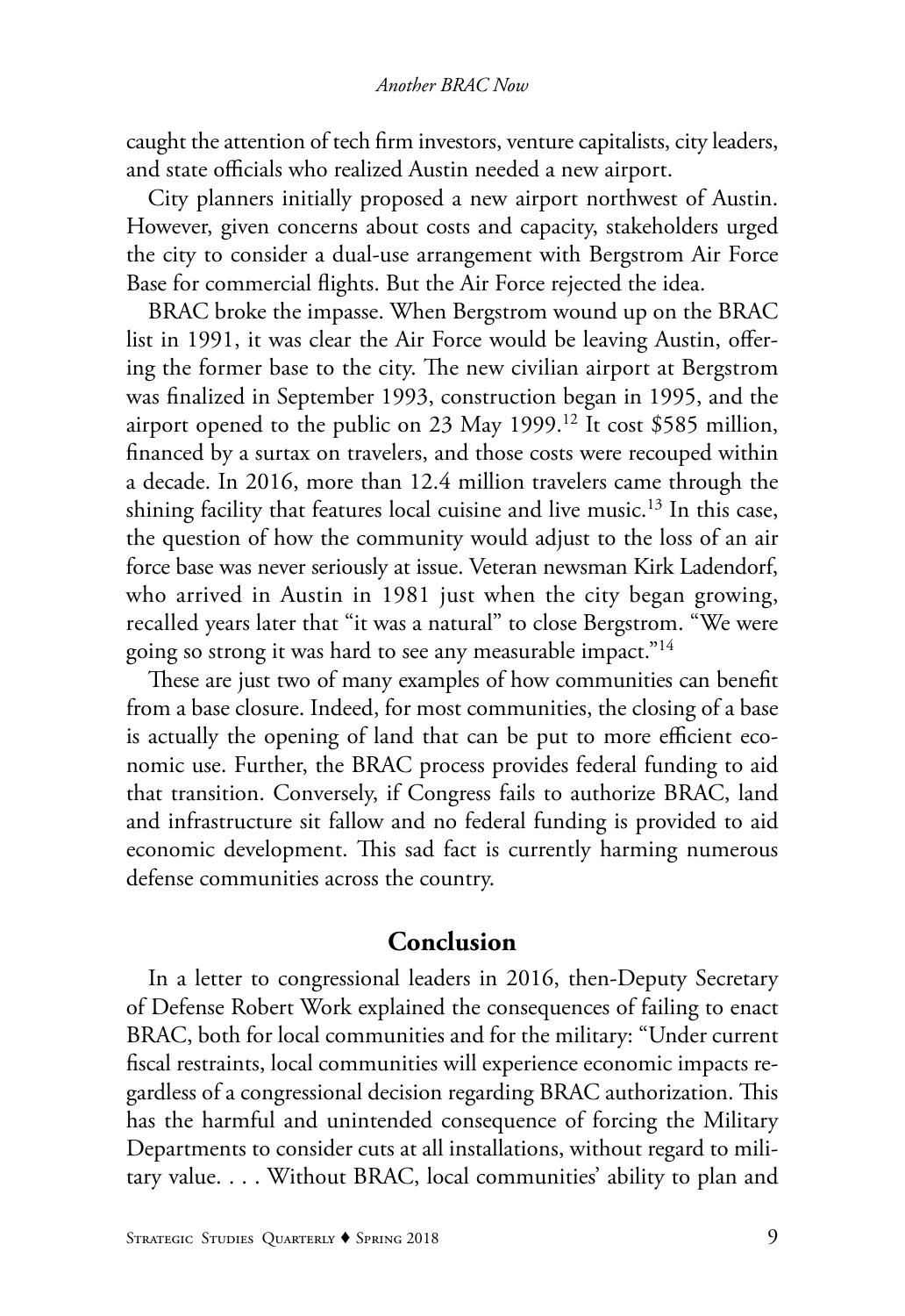adapt to these changes is less robust and offers fewer protections than under BRAC law."15

Tim Ford, CEO of the Association of Defense Communities (ADC), warns about the impact that this death-by-a-thousand-cuts approach is having. "The concern is that cuts are happening anyway on a smaller scale," he said. "Downsizing is occurring, but in a piecemeal manner."<sup>16</sup> Unsurprisingly, an overwhelming majority of the communities ADC represents would prefer a BRAC to the current alternative. Congress has blocked closures for over a decade, and in that time the military has been forced to allocate resources away from training and equipping of our troops and toward maintaining unneeded, unwanted infrastructure. Local communities have been deprived of the support BRAC would provide and have been denied access to property that could be put to productive use.

BRAC has proven to be a fair and efficient process for making the difficult but necessary decisions related to reconfiguring our military infrastructure and defense communities. Although members of Congress have prevented base closures with the intent of helping constituents, they are actually making the problem worse. A new BRAC round must address concerns and criticisms of the 2005 round that have soured views on the benefits and value of BRAC. The foundations of the overall process remain sound. However, Congress needs to take steps to require an emphasis on savings and efficiencies, increase congressional oversight by placing controls on cost growth, and expedite executing and completing recommendations. Rather than continuing to reject the Pentagon's request out of hand for parochial reasons, Congress should work with the Trump administration for a new BRAC and grant our military the authority to eliminate waste while providing vital defense resources where they are most needed. The US military simply must regain the flexibility to effectively manage its facilities. Ensuring our Soldiers, Sailors, Airmen, and Marines have the resources needed to defend this country is too important to be held up by parochialism or inaction. **NO** 

#### **Rep. Adam Smith Christopher Preble** *D-Washington, Ranking Member Vice President House Armed Services Committee Defense and Foreign Policy*

 *Studies, Cato Institute*